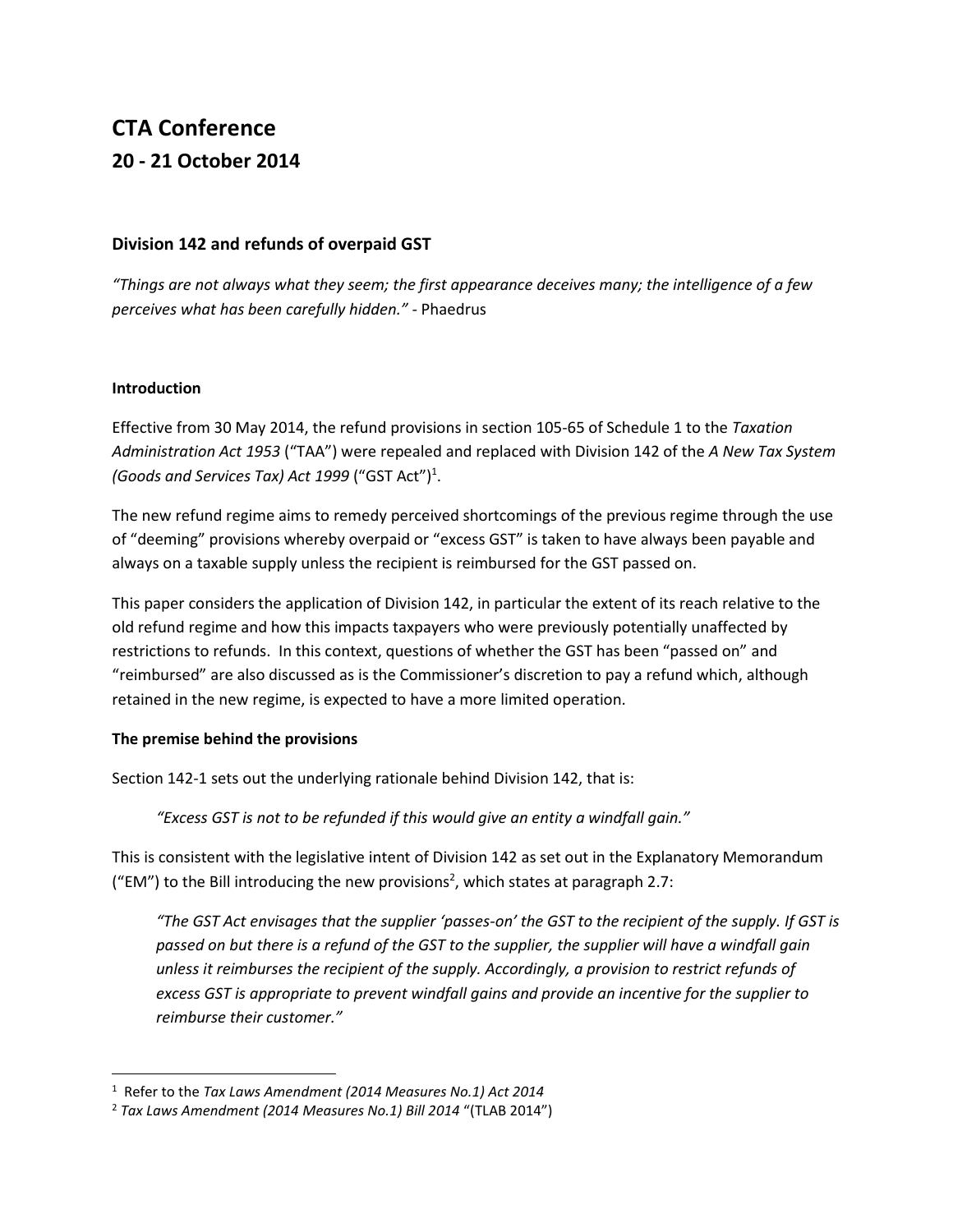A similar sentiment was expressed in the EM to the *Tax Laws Amendment (2008 Measures No 3) Bill 2008* ("TLAB 2008") which introduced section 105-65 of Schedule 1 to the TAA. The EM relevantly states at paragraph 2.2:

*"Under section 105-65 of Schedule 1 to the TAA 1953 (restriction on refund provisions), if a business overpays GST on a sale to a customer then the GST may be refunded to the business only if the business has first refunded the overpaid amount to the affected customer. This is because it is the customer who is intended to bear the cost of the GST. Without the restriction on refund requirement, there is a potential for a windfall gain to arise to businesses that receive the refund of GST but have not borne the incidence of the tax."*

The handful of cases that have dealt with the refund provisions under the old regime, which gave the Commissioner a residual discretion to pay a refund, also recognise the importance of preventing windfall gains.

The first of these cases was *KAP Motors Pty Ltd* v *Commissioner of Taxation* [2008] FCA 159 (*"KAP Motors*"). In this case the Federal Court considered the application of section 105-65 in the context of agreed facts which included that the taxpayer had overpaid GST under the mistaken belief it had made taxable supplies. The taxpayer neither agreed nor undertook to reimburse its customers. The Commissioner contended that a refund of overpaid GST would ordinarily result in a windfall gain to the supplier. In response to that proposition, Emmett J stated at [33]:

*"Section 105-65 should not be given an expansive construction. While its object may be commendable, in seeking to avoid windfall gains for taxpayers, it is, in a sense, a paternalistic interference with the rights of taxpayers. It proceeds on the basis that GST that should not have been paid has been paid by a taxpayer. Its operation is to ensure that the Commissioner receives a windfall rather than a taxpayer."*

As subsequent refund cases highlighted weaknesses in the ability of section 105-65 to restrict refunds in certain circumstances (discussed below), it seems that a further paternalistic interference was seen as necessary with the introduction of Division 142. The new provisions clearly aim to tighten the restrictions on refunds of overpaid GST.

# **The legislation**

The provisions of Division 142 are as follows:

#### **Subdivision 142-A—Excess GST unrelated to adjustments**

#### **142-5 When this Subdivision applies**

(1) This Subdivision applies if, after disregarding any amounts covered by subsection (2), your assessed net amount for a tax period takes into account an amount of GST exceeding that which is payable.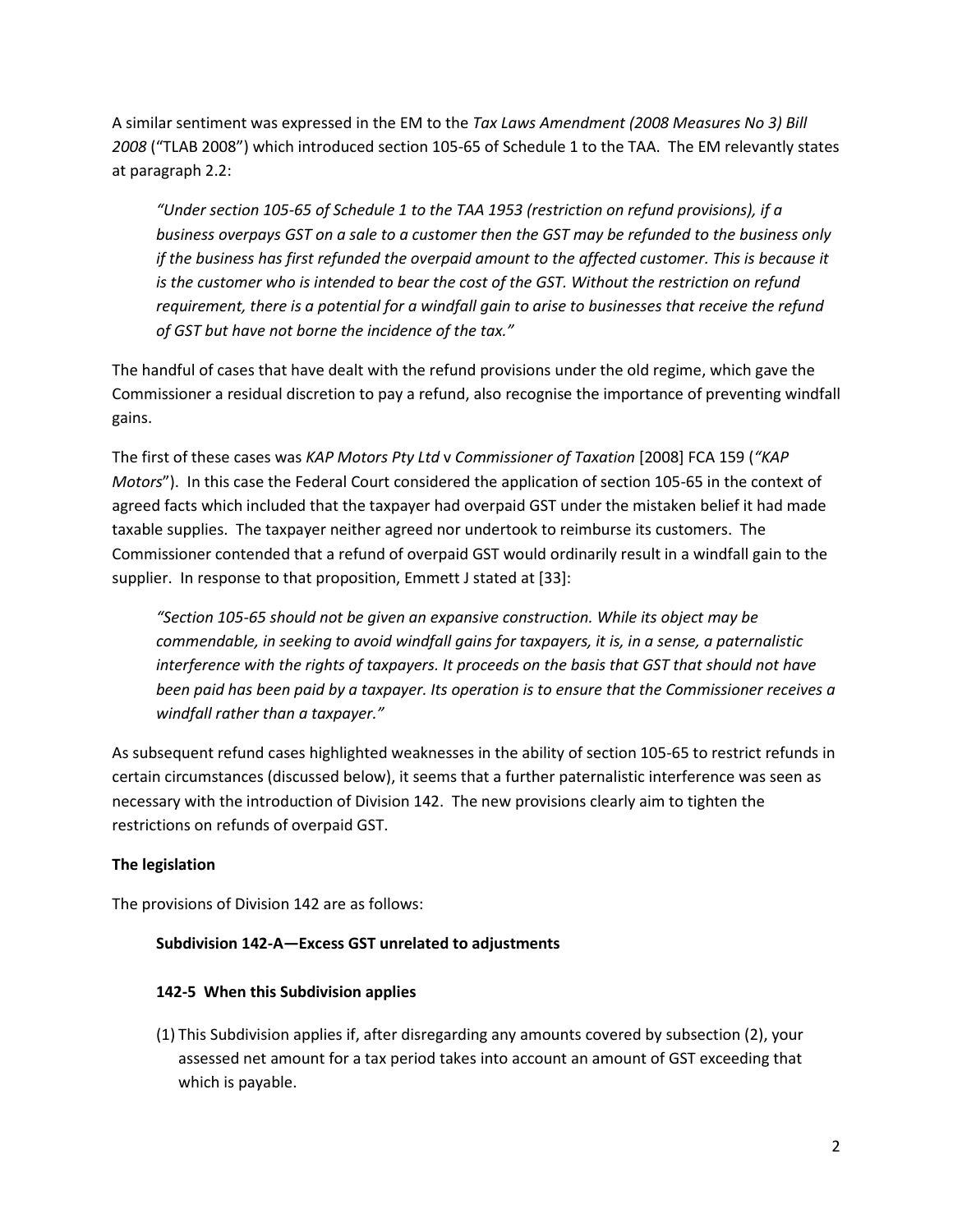(2) Disregard the following amounts:

- (a) an amount of GST that was correctly payable and attributable to the tax period, but which later becomes the subject of a decreasing adjustment;
- (b) an amount of GST that is payable, but is correctly attributable to a different tax period.

# **142-10 Refunding the excess GST**

For the purposes of each taxation law, so much of the excess from subsection 142-5(1) (the *excess GST*) as you have passed on to another entity is taken to have always been:

- (a) payable; and
- (b) on a taxable supply;

until you reimburse the other entity for the passed-on GST.

# **142-15 When section 142-10 does not apply**

#### *Commissioner satisfied it is inappropriate for that section to apply*

- (1) Treat section 142-10 as never having applied to the extent that the Commissioner is satisfied that:
	- (a) applying that section would be inconsistent with the principle that excess GST is not to be refunded if this would give an entity a windfall gain; and
	- (b) you have requested a decision under this subsection in the approved form.
- (2) The Commissioner must notify you in writing of any decision relating to you made under subsection (1).

# *If there never was a supply*

(3) Treat section 142-10 as never having applied to the extent that:

- (a) you treated the excess GST as payable on a supply, but in fact there never was a supply; and
- (b) you reimburse the other entity for the passed-on GST.

# *So far as it relates to your creditable acquisitions*

(4) Section 142-10 does not apply for the purposes of applying subsection 11-15(2) (about creditable purpose) to you.

# *If the recipient knows you have not paid the excess GST*

(5) Section 142-10 does not apply for the purposes of applying a taxation law to the other entity if, and while, that other entity knows, or could reasonably be expected to have known, that you have not paid the excess GST to the Commissioner.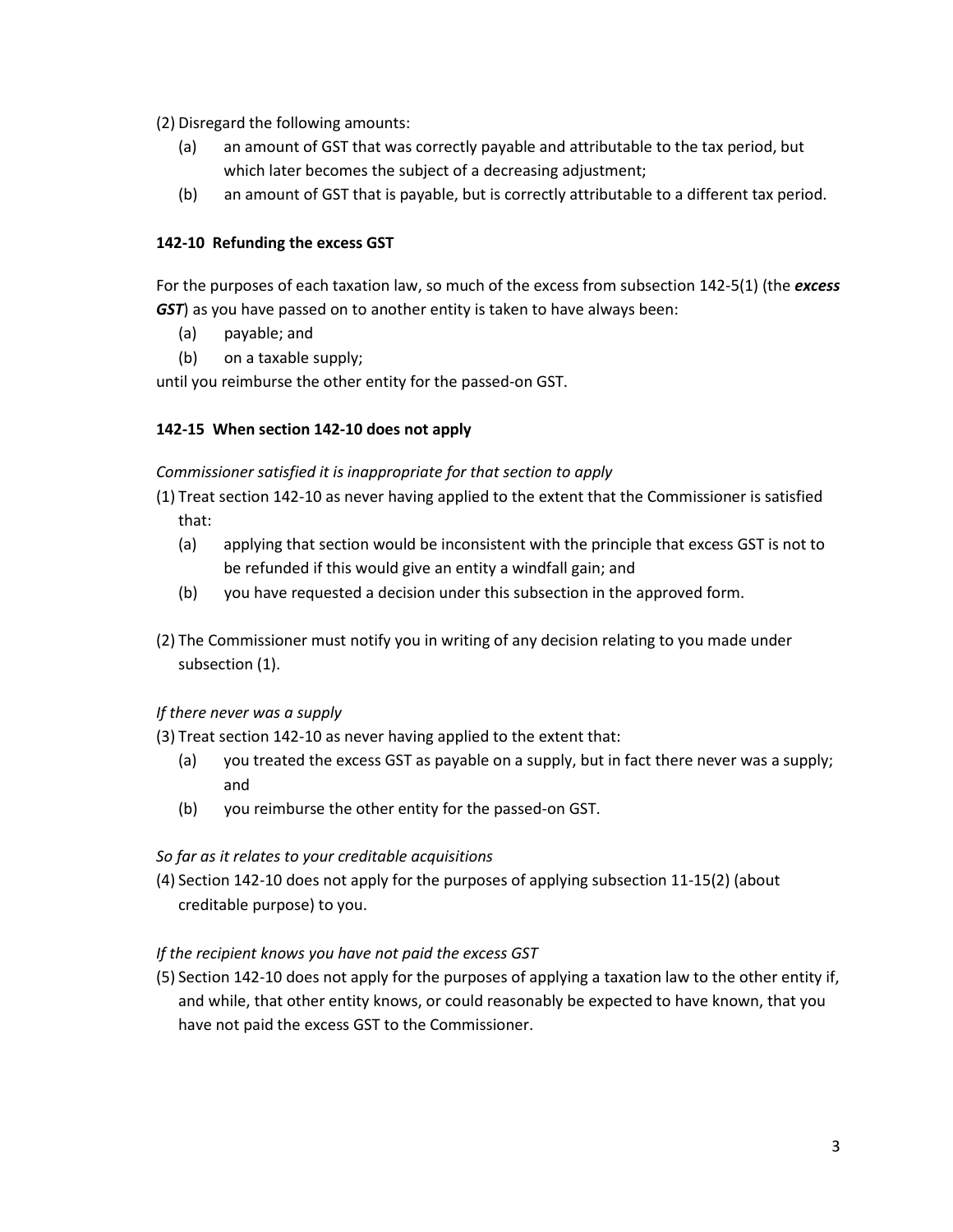#### **Subdivision 142-B—GST related to cancelled supplies**

#### **142-20 Refunding GST relating to cancelled supplies**

- (1) This section applies if:
	- (a) your assessed net amount for a tax period takes into account an amount of GST on a supply; and
	- (b) you have a decreasing adjustment attributable to a later tax period as a result of the cancellation of the supply.

#### (2) Reduce:

- (a) your decreasing adjustment; and
- (b) if the recipient of the supply has a corresponding increasing adjustment—the recipient's increasing adjustment;

to the extent that you have passed on that GST to the recipient, but not reimbursed the recipient for the passed-on GST.

(3) This section has effect despite sections 19-55 (about decreasing adjustments for supplies) and 19-80 (about increasing adjustments for acquisitions).

#### **Subdivision 142-C—Passed-on GST**

#### **142-25 Working out if GST has been passed on**

(1) Some or all of an amount of GST may have been *passed on* to another entity even if:

- (a) a tax invoice is not issued to or by that other entity; or
- (b) a tax invoice issued to or by that other entity relates to that GST, but does not contain enough information to enable that GST to be clearly ascertained.

(2) If:

- (a) you issue a tax invoice to another entity, or another entity issues a recipient created tax invoice to you; and
- (b) the invoice contains enough information to enable some or all of an amount of GST to be clearly ascertained; and
- (c) in a case where you must pay the assessed net amount for a tax period to which the invoice relates—you have paid that assessed net amount to the Commissioner;

the invoice is prima facie evidence of that part of that GST having passed on to that other entity.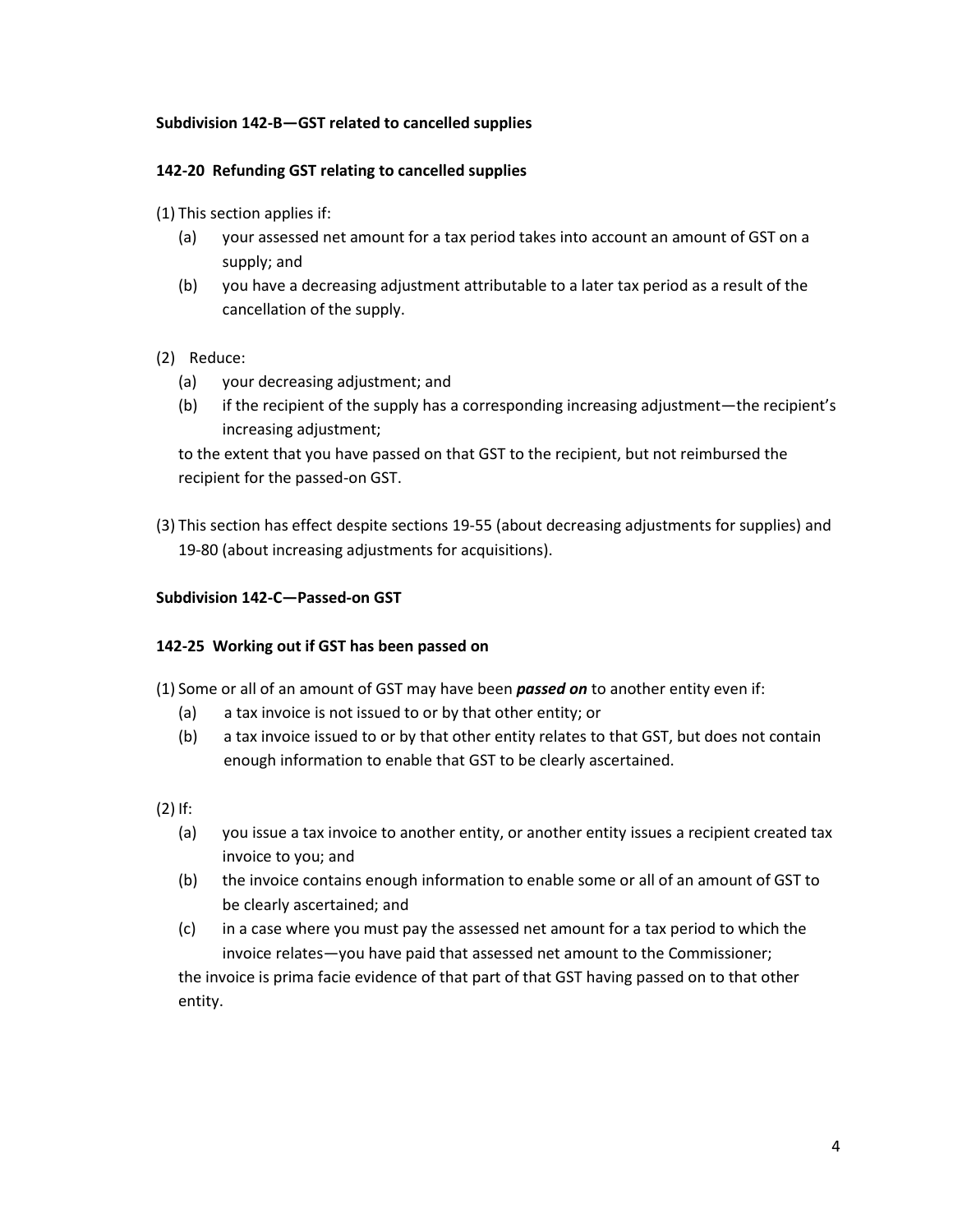#### **When a restriction to refunds applies**

Division 142 applies to tax periods starting on or after the day of Royal Assent, that is, 30 May 2014. Section 105-65 continues to apply to tax periods starting on or prior to 30 May 2014.

Under Division 142 taxpayers can self-assess their entitlement to a refund although the Commissioner retains a limited discretion to pay a refund if this would not give rise to a windfall gain. This is in contrast to the previous regime where the Commissioner had a residual discretion to refund an amount and taxpayers had no entitlement to self-assess.<sup>3</sup>

# *Excess GST*

From section 142-5 above, it is clear that Division 142 applies only in respect of "excess GST". That is, where a taxpayer's "assessed net amount for a tax period takes into account an amount of GST exceeding that which is payable."

#### *Net amount*

A taxpayer's "assessed net amount" is the net amount (defined broadly in section 17-5 of the GST Act as GST liability on taxable supplies less input tax credit entitlements, increased or decreased by any adjustments) assessed for a tax period. Interestingly, the GST on taxable importations is not included in the net amount while input tax credits for creditable importations are, causing an artificial reduction in the net amount.

In *Naidoo* v *Commissioner of Taxation* [2013] AATA 443 ("*Naidoo*"), the Administrative Appeals Tribunal ("Tribunal"), noted that section 17-5 "*provides for the working out of the net amount, a defined term, in a precise manner using clear and unambiguous language*" 4 . Section 33-15 of the GST Act deals separately with payments of "assessed GST on taxable importations" while section 155-20 of Schedule 1 to the TAA sets out when the Commissioner is treated as having made an assessment of the GST payable on a taxable importation. In the light of the Tribunal's comments in Naidoo, it is worth questioning whether these provisions are adequate to draw the GST payable on taxable importations into the definition of "assessed net amount" or whether GST overpaid on taxable importations are outside the scope of Division 142.<sup>5</sup>

Under section 17-20 of the GST Act, the Commissioner may make a determination relating to how a net amount for a tax period is to be worked out to take account of the correction of GST errors. Pursuant to this section, the Commissioner issued GSTE 2013/1: *Correcting GST Errors Determination 2013*.

<sup>3</sup> See footnote 48 in Miscellaneous Tax Ruling MT 2010/1: restrictions on GST refunds under section 105-65 of Schedule 1 to the *Taxation Administration Act 1953.*

<sup>4</sup> At [91]

<sup>5</sup> Ultimately, this may not be a significant issue given that a taxpayer who makes a taxable importation will also make a creditable importation in respect of the same transaction. Therefore, if GST has been incorrectly overpaid it is likely that a corresponding amount will have been overclaimed as an input tax credit.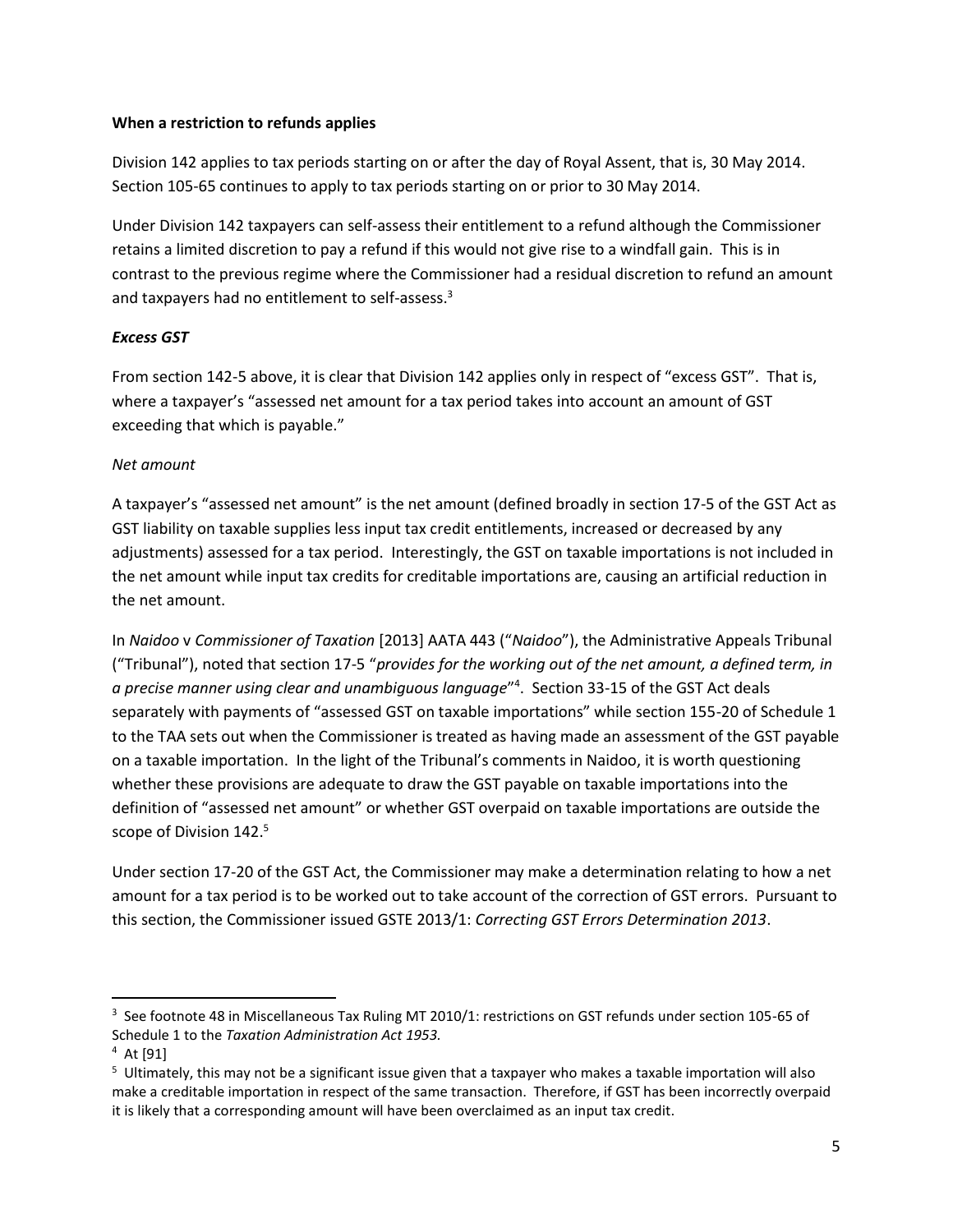GSTE 2013/1 sets out the circumstances where taxpayers can correct an error in a later GST return where the error is made in working out the net amount for an earlier tax period and is not otherwise outside the period of review. GSTE 2013/1 applies for tax periods that start after 1 July 2012 and notes that an "*error is a mistake you made in working out your net amount for a tax period that would…have resulted in your net amount or assessed net amount being overstated or understated. An error does not include an amount that the Commissioner need not refund to you under section 105-65 in Schedule 1 to the Taxation Administration Act 1953, unless the Commissioner exercises the discretion to give you a refund*."

GSTE 2013/1 has not yet been updated in the light of Division 142. However, the Commissioner has issued guidelines which state that a "restricted refund" is not a GST error. 6 The guidelines, however, still appear to be made in the light of the old refund regime.

Given that "credit errors" (that is, errors which would have resulted in a net amount or assessed net amount for an earlier tax period being overstated) are not subject to value limits or time limits pursuant to GSTE 2013/1, unless the Determination is made subject to Division 142, any errors resulting in an overpayment of GST could be rectified in a later GST return, regardless of quantum and only subject to the time limits imposed under section 105-55 in Schedule 1 of the TAA.

# *Assessed net amount*

Under the self-assessment regime, the taxpayer's lodgment of its Business Activity Statement ("BAS") creates an assessment<sup>7</sup>. An amended assessment may also be made by the Commissioner, whether or not at the request of the taxpayer<sup>8</sup>. An amended assessment effectively results in a new assessed net amount for the taxpayer for the relevant tax period<sup>9</sup>.

Therefore, as Division 142 is tied to an assessed net amount, if a taxpayer successfully objects against the Commissioner's assessment or amended assessment pursuant to Part IVC of the TAA, a Court or Tribunal will have jurisdiction to consider the application of Division 142 in the same proceedings.<sup>10</sup>

# *What is "excess GST"?*

Unlike section 105-65 which applied only where an overpayment of GST arose as a result of a taxpayer incorrectly treating a supply or arrangement as taxable to any extent, Division 142 potentially applies in any circumstance where an amount of GST exceeds that which is payable. In this regard, Division 142 has a much broader reach than did section 105-65.

<sup>6</sup> https://www.ato.gov.au/General/Correct-a-mistake-or-dispute-a-decision/In-detail/Instructions-andguides/Correcting-GST-errors/?page=8

 $7$  Refer to subsection 155-15(1) of Schedule 1 to the TAA

<sup>8</sup> Refer to subdivision 155-B of Schedule 1 to the TAA

<sup>9</sup> Refer to section 155-80 of Schedule 1 to the TAA

 $^{10}$  Amendments were made to the TAA to give taxpayers the ability to seek merits review of section 105-65 decisions. This arose following Naidoo where the Tribunal found it did not have jurisdiction to review the Commissioner's decision made under section 105-65 as it was not part of the assessment process.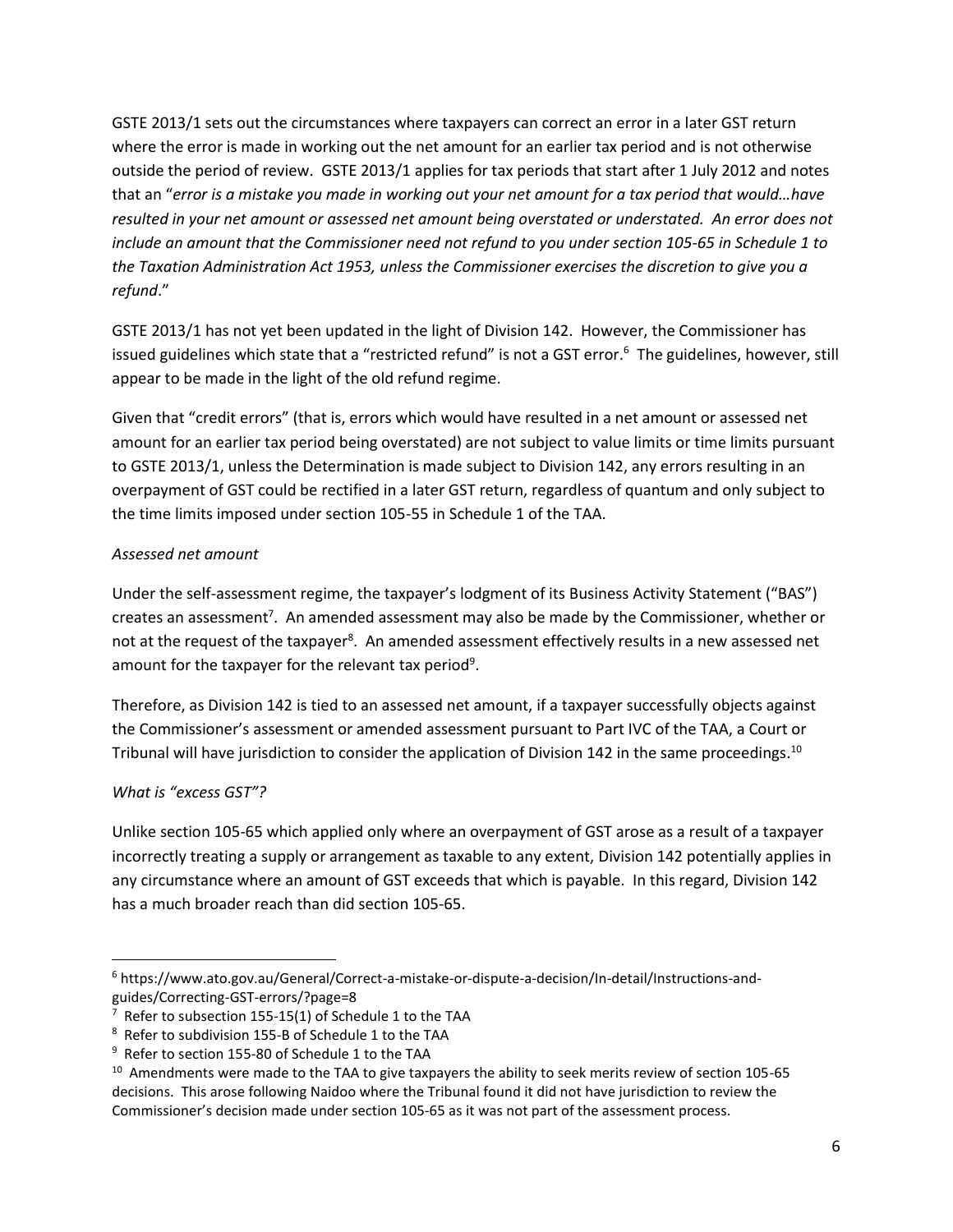It does not matter how the excess arose. At paragraph 2.34, the EM states:

*"In practice, excess GST can arise in a range of circumstances, including:*

- *incorrectly treating a GST-free or input taxed supply as a taxable supply (including incorrectly apportioning the taxable and non-taxable components of a mixed supply);*
- *incorrectly treating a transaction or arrangement which is not a supply as a taxable supply;*
- *miscalculating a GST liability under the GST law, for example under the margin scheme or gambling supplies; or*
- *incorrectly reporting an amount of GST on a GST return."*

Consequently, taxpayers that may not have been restricted in claiming a refund of overpaid GST under the previous regime may now be precluded from obtaining a refund of excess GST.

Perhaps most notably, the miscalculation of a GST liability which gives rise to excess GST may be the subject of a restriction in refunds. This was not the case under the previous refund provisions.

In *International All Sports*,<sup>11</sup> GST was overpaid because the taxpayer took the view that it was only prizes paid to gamblers whose wagers had been by way of gambling supplies that were to be subtracted as "total monetary prizes" in the formula set out in section 126-10(1) of the GST Act. It was common ground that those supplies were neither taxable nor ever treated as taxable (being supplied to nonresidents and treated as GST-free). $12$  Jessup J stated:

"*Despite the persistent endeavours of counsel for the Commissioner, I confess to a complete inability to appreciate how it might be said, on the assumed facts of the present case, that the overpayments made by the applicants arose because supplies were treated as taxable supplies, or arrangements were treated as giving rise to taxable supplies, to any extent. . . .In my view . . . s 105-65(1)(a) is quite irrelevant to the circumstances of the present case.<sup>13</sup>*

Jessup J further observed:

*"First, the reading of s 105-65(1)(a) which I prefer is not "too literal a reading" – it is the only reading which the words of the paragraph sensibly convey. Secondly, the subsection is not "concerned simply with an overpayment", but with an overpayment of a particular kind, made in the circumstances referred to. Thirdly, the words "to any extent" at the end of the paragraph, and the corresponding words "to that extent" in para (b), address the situation in which a particular supply might have been treated as a taxable one to some extent only. It is not concerned to expand beyond its sensible meaning the wording of the main operative part of the paragraph. And fourthly, the "evident purpose of the section", in my view, is to deal with the situation in which the recipient of a particular supply has been charged an amount from which one eleventh was included in the calculation of the supplying entity's "net amount", but has not been reimbursed a* 

<sup>11</sup> *International All Sports v Commissioner of Taxation* [2011] FCA 824

<sup>12</sup> *Ibid* at [55]

<sup>13</sup> *Ibid* at [55]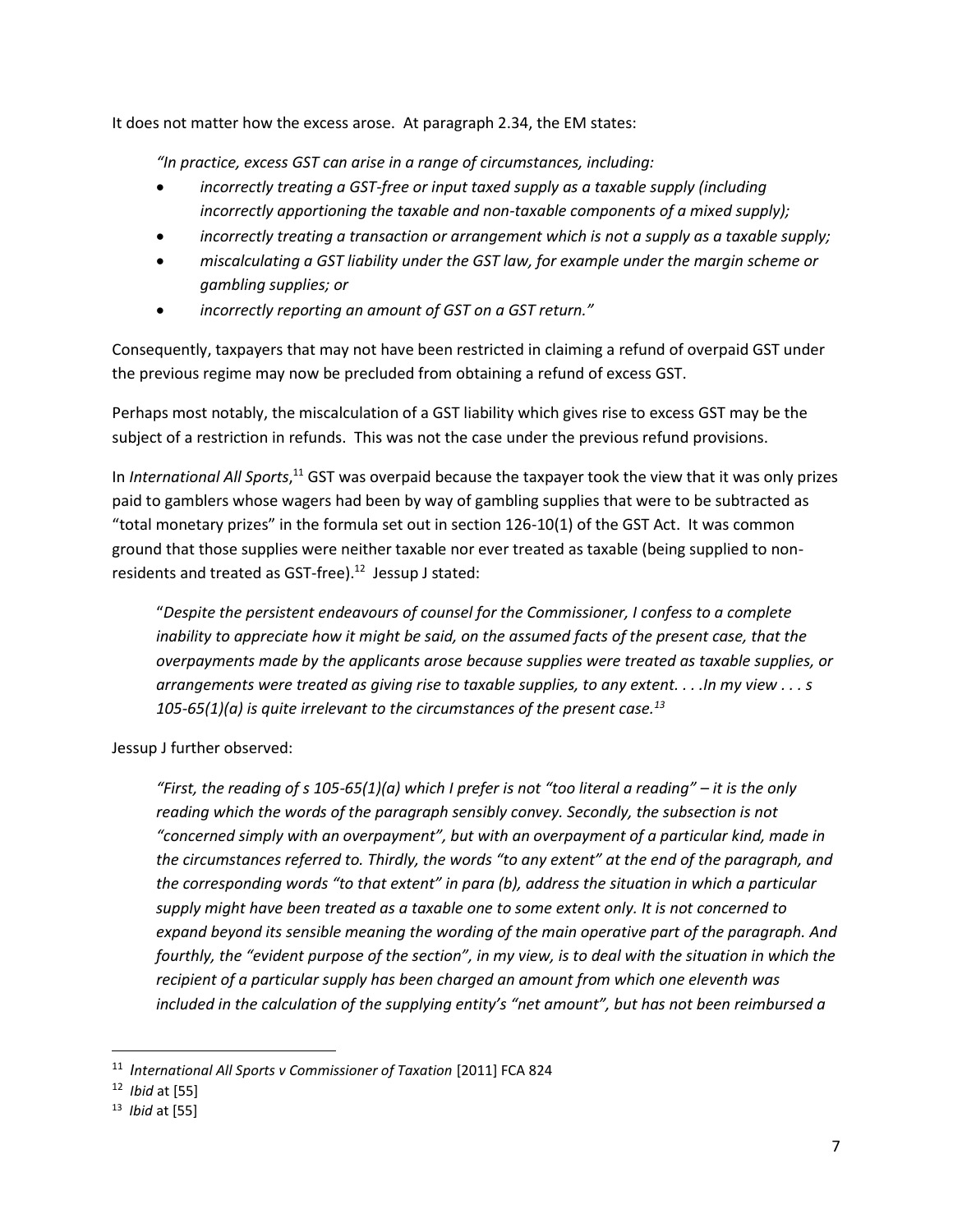*corresponding sum in anticipation of a refund being received from the Commissioner. That purpose, and the circumstances which are before the court in the present case, pass each other like ships in the night."*<sup>14</sup>

Following, *International All Sports*, the Commissioner took the view that section 105-65 did not apply in cases where a taxpayer always correctly characterised a supply but a miscalculation resulted in an overpayment of GST. On this basis, the Commissioner considered that section 105-65 did not apply to circumstances where:

- a supplier correctly characterised a supply as taxable but merely miscalculated the GST for that supply in the calculation of their net amount;
- supplies were treated as taxable under the margin scheme where there was an error in the calculation of the margin;
- GST on supplies of real property had been calculated under the ordinary provisions, when in fact the margin scheme applied;
- Division 72 of the GST Act (the Associate provisions) applied but an overpayment of GST arose from an error in the calculation of the market value;
- a supplier chose to apply Division 87 of the GST Act to a supply of long term accommodation in commercial residential premises, but the supplier then failed to apply the concessional rate when calculating the value of the supply;
- GST on a taxable supply of a fringe benefit was overpaid as a result of an error in working out the price under subsection 9-75(3) of the GST Act;
- GST was overpaid due to a miscalculation of GST which arose when a taxpayer failed to pay LCT on a luxury car; or
- GST on a taxable supply of an insurance policy was overpaid as a result of an error when working out the value of the taxable supply pursuant to section 78-5 of the GST Act.<sup>15</sup>

Given that Division 142 is concerned with an amount of GST which exceeds that which is payable, and is not limited to circumstances where a supply or arrangement is incorrectly treated as taxable to any extent, the above scenarios are within the scope of the new provisions.

Thus, it is important for taxpayers to ensure, more so now than previously, that they have robust systems and processes in place to ensure that GST is correctly calculated on supplies and that the net amount reported in their BAS is correct as once the excess GST is paid to the Commissioner the chances of a refund are slim to none where that GST has been passed on and not reimbursed.

# *What is not "excess GST"?*

Subsection 142-5(2) provides that certain amounts are to be disregarded when determining a taxpayer's excess GST. These are:

<sup>14</sup> *Ibid* at [56]

<sup>&</sup>lt;sup>15</sup> Refer to MT 2010/1 at paragraph 25B.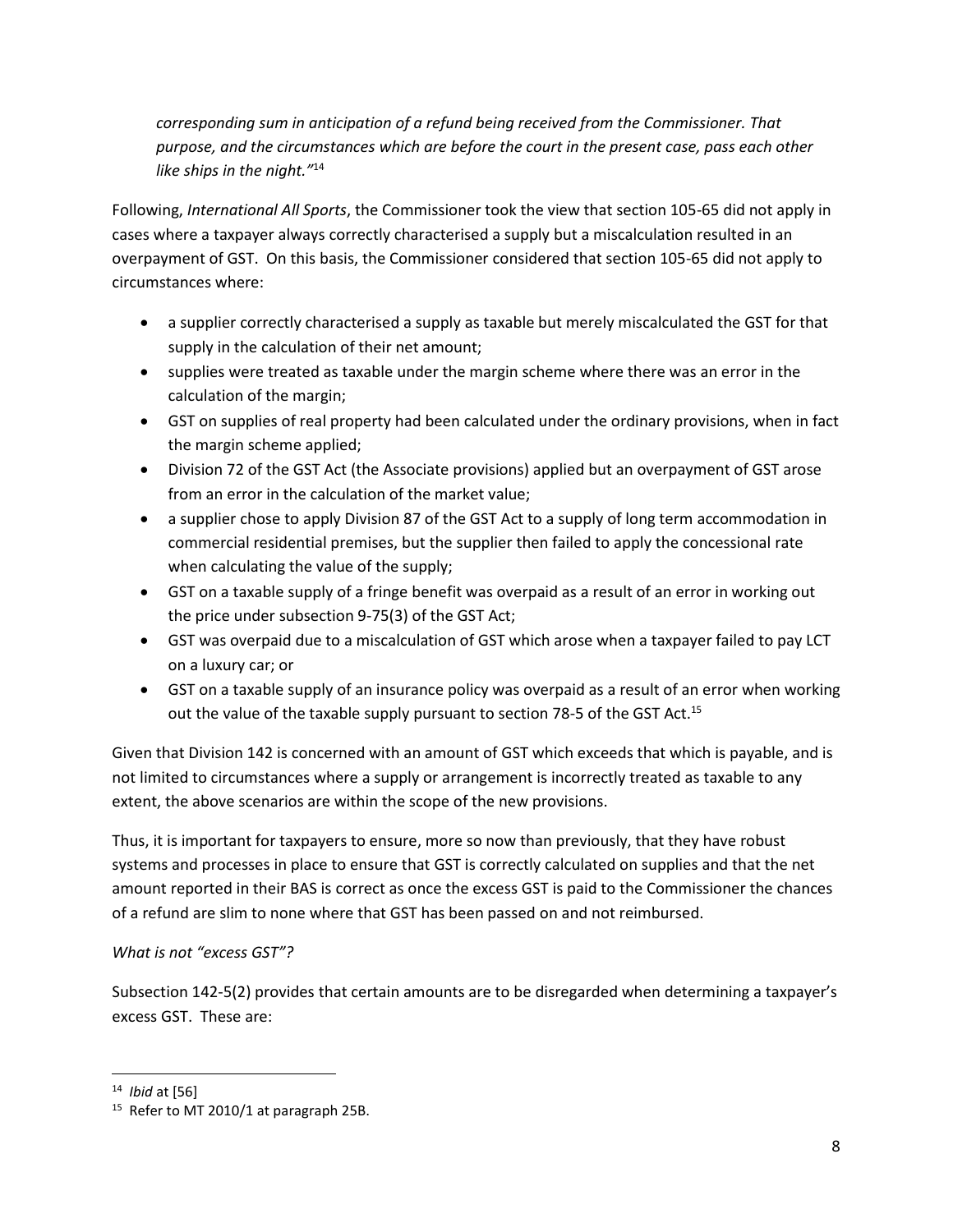- an amount of GST that was correctly payable and attributable to the tax period but later becomes the subject of a decreasing adjustment; and
- an amount of GST that is payable but is correctly attributable to a different tax period.

Therefore, where the GST is correctly payable but an adjustment event arises in a later tax period or there is an attribution error, the amounts are not taken into account when calculating any excess GST and Division 142 has no application. Circumstances that fall outside of Division 142 include decreasing adjustments (which reduce the net amount) caused by any event which has the effect of:

- cancelling a supply or acquisition (subject to section 142-20, discussed below);
- changing the consideration for a supply or acquisition; or
- causing a supply or acquisition to become, or stop being, a taxable supply or creditable acquisition.<sup>16</sup>

Such scenarios would have similarly been outside the scope of section 105-65.

#### *Refunding excess GST*

Section 142-10 deems excess GST that a taxpayer has passed on to another entity to have always been payable and on a taxable supply, until the taxpayer reimburses the other entity for the passed on GST.

Therefore, where excess GST has been passed on to another entity, and not been reimbursed, there is no entitlement to a refund as the GST is deemed to have been correctly payable.

# *When is GST passed-on?*

Whether or not GST has been passed on is crucial to the application of Division 142. If GST has not been passed on then Division 142 has no work to do and the taxpayer is entitled to a refund of overpaid GST as a matter of right.<sup>17</sup>

Whether or not GST has been passed on is a question of fact and will depend upon the circumstances of each case. The burden of proving that the GST has not been passed on falls to the taxpayer.

Subsection 142-25(1) provides that even if a tax invoice has not been issued, or it has been issued but does not contain enough information to enable the GST to be clearly ascertained, some or all of the GST may have been passed on. Therefore, there may nevertheless be passing on even with a lack of a tax invoice or valid tax invoice.

However, the existence of a tax invoice is *prima facie* evidence of passing on as suppliers with a GST liability would, in most cases, be expected to pass the cost of GST on to their customers<sup>18</sup>. Specifically,

<sup>&</sup>lt;sup>16</sup> Subsection 19-10(1) of the GST Act

 $17$  Note 2 to section 142-10 states that any excess GST a taxpayer has not passed on will be refunded as described in section 155-75 of Schedule 1 to the TAA (in broad terms, applied to the taxpayer's running balance account).

<sup>&</sup>lt;sup>18</sup> Refer to the EM to TLAB 2014 at paragraph 2.68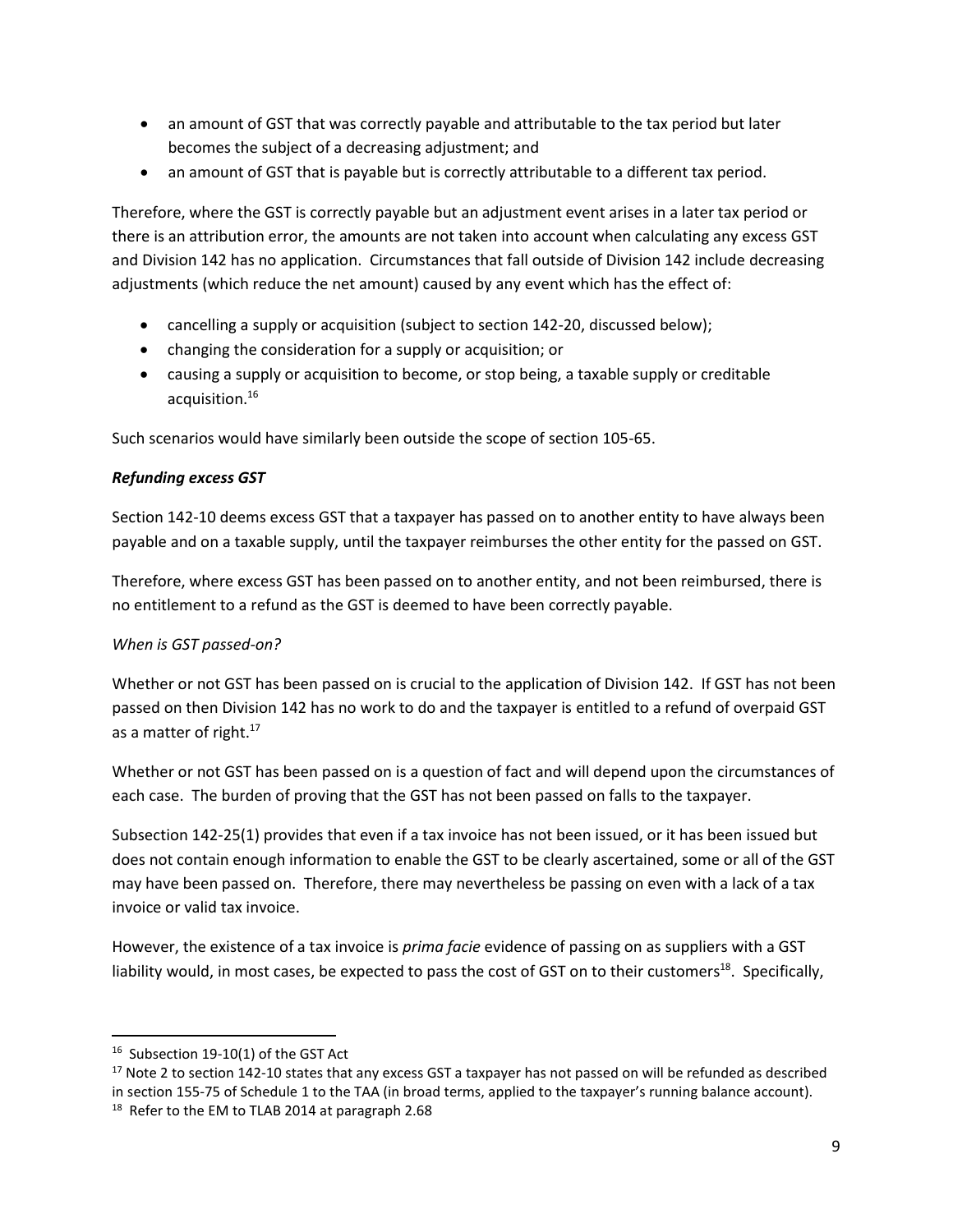subsection 142-5(2) provides that if you do issue a tax invoice then that tax invoice is *prima facie* evidence of the GST having been passed on where:

- the invoice contains enough information to enable some or all of an amount of GST to be clearly ascertained; and
- the invoice relates to an assessed net amount that is payable and you have paid that assessed net amount to the Commissioner.

It is interesting to note that section 142-5 refers to a "tax invoice" rather than an invoice. For attribution purposes, a taxpayer accounting on a non-cash basis will have a GST liability for a taxable supply in the tax period that an invoice is issued or any payment is received, whichever occurs first.<sup>19</sup> Therefore, a situation may arise where excess GST has been attributed to a tax period on the basis of an invoice and that invoice is not *prima facie* evidence of the GST having been passed on.

The presumption that the GST has been passed on may be rebutted in a number of ways. For example, even though a tax invoice may have been issued the supplier may be able to show that the recipient has not yet paid the invoice amount. The EM to TLAB 2014 provides examples of when excess GST is not passed on:

- Example 2.1 a transcription error resulting in an additional amount of GST being incorrectly included in the assessed net amount for a tax period.
- Example 2.2 an incorrect amount of GST being included in the assessed net amount for a tax period due to double counting a particular taxable supply. The excess amount has not been passed on because only one amount of GST was passed on for the particular taxable supply, not two.
- Example 2.5 an accounting error incorrectly stating the value of a transaction and the GST payable where the recipient has paid the correct amount to the supplier.
- Example 2.6 a systems error resulting in the incorrect coding of a GST-free product as taxable (resulting in tax invoices being issued to customers showing the product as taxable and GST being remitted in GST returns). Where the GST was not factored into the price of the product, the supplier effectively bears the cost of the excess GST and the excess GST has not been passed on.
- Example 2.11 a supply is treated as GST-free and this is reflected in the price charged to customers. If the supplier can demonstrate that the price charged does not include GST the Commissioner accepts that the GST has not been passed on.

<sup>&</sup>lt;sup>19</sup> Subsection 29-5(1) of the GST Act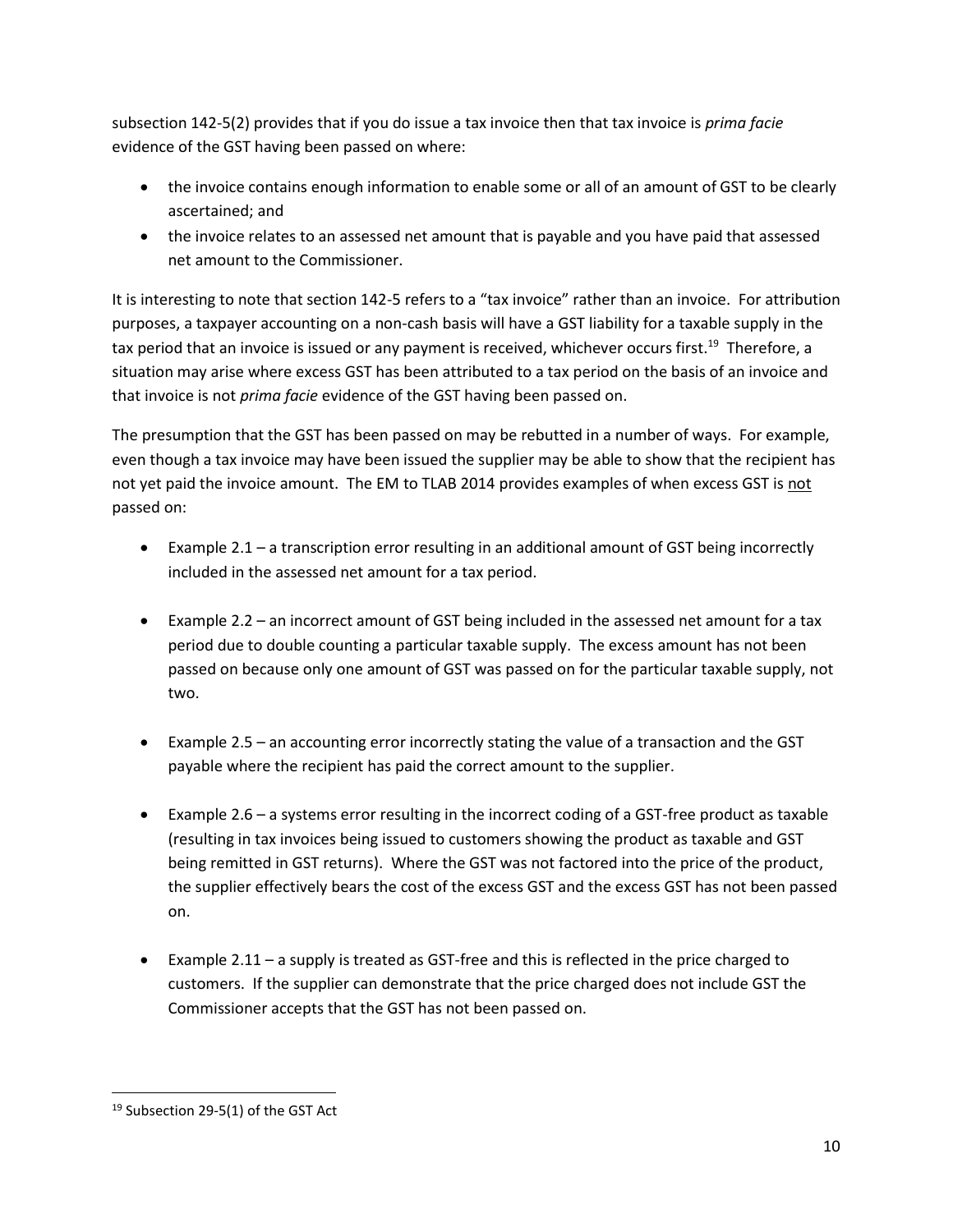• Example 2.17 – a property development company develops and markets 10 residential apartments at a price of \$500,000 on the understanding the purchaser agrees in writing to the vendor's use of the margin scheme. In working out its pricing structure, a GST component of \$11,000 was calculated for each apartment. The company has difficulty selling the last apartment and therefore drops the price to \$450,000 but incorrectly includes \$11,000 GST in its BAS. The company's approach to pricing, the reduction in the purchase price and the application of the margin scheme indicate that an amount of less than \$11,000 in GST was passed on in respect of the sale of the last apartment and the excess GST has not been passed on.

Importantly, in examples 2.6, 2.11 and 2.17, the taxpayer would need to demonstrate that GST was not included in the price of the supply and hence not passed on.

The EM to TLAB 2014 recognises at paragraph 2.75 that the question of whether an indirect tax has been passed on is a relatively complex inquiry because prices may be set with reference to a wide range of factors. Accordingly, the seller's pricing policy and practice are where the inquiry should begin.

The High Court case, *Avon Products Pty Ltd v Commissioner of Taxation* [2006] HCA 29 ("*Avon*") provides guidance on passing on. This case considered provisions in the sales tax legislation which limited an entitlement to a refund of sales tax to the extent that the tax had not been passed on. At [9] of the judgment, the High Court stated:

*"That sales tax is expected to be passed on depends upon the circumstances that sales of goods occur within an economy geared to make a profit. It is the profit-making motive of business which, in the nature of things, generally results in sales tax being passed on. This is because, leaving aside rare cases where sales tax is separately identified and superadded to the invoice price after sale, sales tax can only be passed on indirectly through the price mechanism. In a profit making structure, businesses will set prices so as to ensure at least that all foreseeable costs are recovered, anything above this being conceptualized as a margin of profit. Because sales tax is levied upon the vendor prior to the ultimate sale by retail...it forms part of the cost structure of doing business. There is nothing extraordinary in the proposition that in the usual course of things sales tax will be passed on."*

Given the High Court's comments above, taxpayers will undoubtedly face a very difficult task of rebutting the presumption that GST has been passed on.

The way in which the Commissioner is likely to approach the question of passing on is evident through a number of examples in the EM to TLAB 2014 where GST was regarded to have been passed on. These examples include:

• Example 2.15 – A property development company makes a taxable supply of real property to another property developer. The parties agree in writing on a GST-exclusive price and that the margin scheme is to apply to the sale. This indicates that an amount of GST is included in the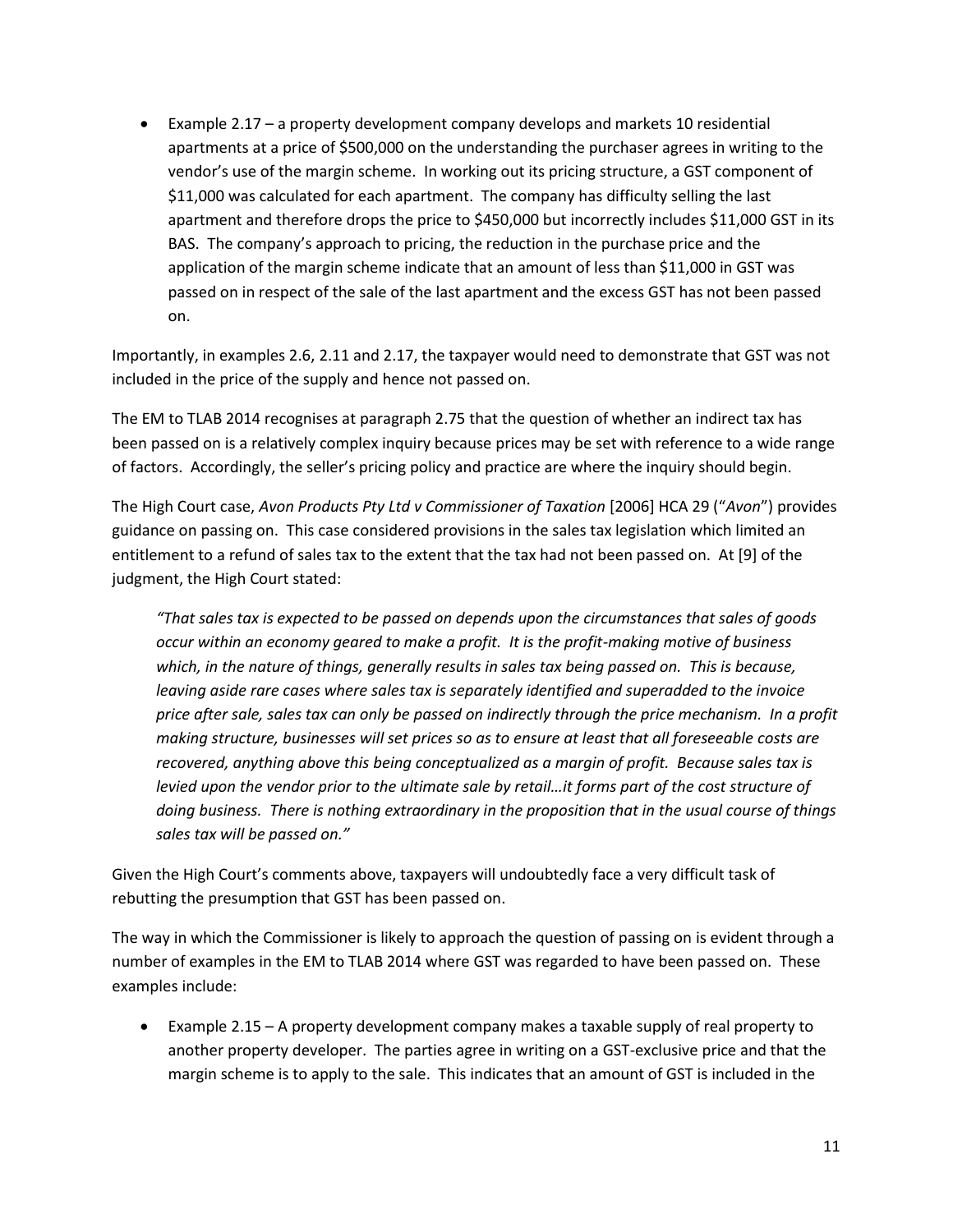total purchase price. Notwithstanding that no tax invoice is issued, the contract of sale is sufficient to show that an amount of GST has been passed on.

• Example 2.16 – A state government entity supplies both commercial and new residential premises. It conducts a detailed feasibility study on a new development project and includes estimates of its GST liability as part of its overall cost recovery and pricing structure. It later discovers that it used an incorrect valuation day and overpaid GST under the margin scheme. The fact that its GST liability was taken into account in determining its cost recovery and pricing structure through a detailed feasibility study, and the GST component was paid by its customers, tends to indicate it has passed on the excess GST. (This example is discussed further below in the context of the Commissioner's discretion)

The EM does note at paragraph 2.78 that margin scheme cases need to be considered in the same way as other cases where GST is overcharged. The EM notes that whether the GST is calculated under the general rules or under the margin scheme, it is a foreseeable cost that would generally be taken into account in a business' pricing and costing structure.

On this basis, if there is a contract for sale and the purchase price is stated to be GST-inclusive with no other terms and conditions specifying the amount of GST payable (or how the GST is to be calculated), it seems likely that the presumption that the GST is part of the foreseeable costs of business and would ordinarily be passed on will still stand, absent any evidence to the contrary.

# *When is the passed on GST reimbursed?*

Once the excess GST is reimbursed, section 142-10 is taken to no longer apply and there is an adjustment event<sup>20</sup>. Accordingly, the taxpayer has a decreasing adjustment which is attributable to the tax period in which the taxpayer becomes aware of the adjustment, that is, when the excess GST is reimbursed.<sup>21</sup> Until such time, the excess GST is deemed to be payable.

This allows for transactions where GST has been incorrectly paid to be unwound (for both parties in a business to business context and for the supplier in a business to consumer context) through the use of adjustments to the net amount. This adjustment is made in the tax period that the excess GST is reimbursed. Therefore, there is no need to go back and amend the BAS for the tax period in which the GST and input tax credits were originally attributed. On this basis, the reimbursement does not result in an amended assessment for any party.

It is likely to be rare in a business to business context that the parties would seek to unwind a transaction where GST was overpaid by the supplier but a corresponding amount was overclaimed as an input tax credit by the recipient. However, there may be commercial reasons for unwinding transactions where, for example, the GST-inclusive price of a supply impacts the amount of other taxes

<sup>&</sup>lt;sup>20</sup> See Note 1 to section 142-10 of the GST Act.

 $21$  Section 29-20 of the GST Act sets out the attribution rules for adjustments.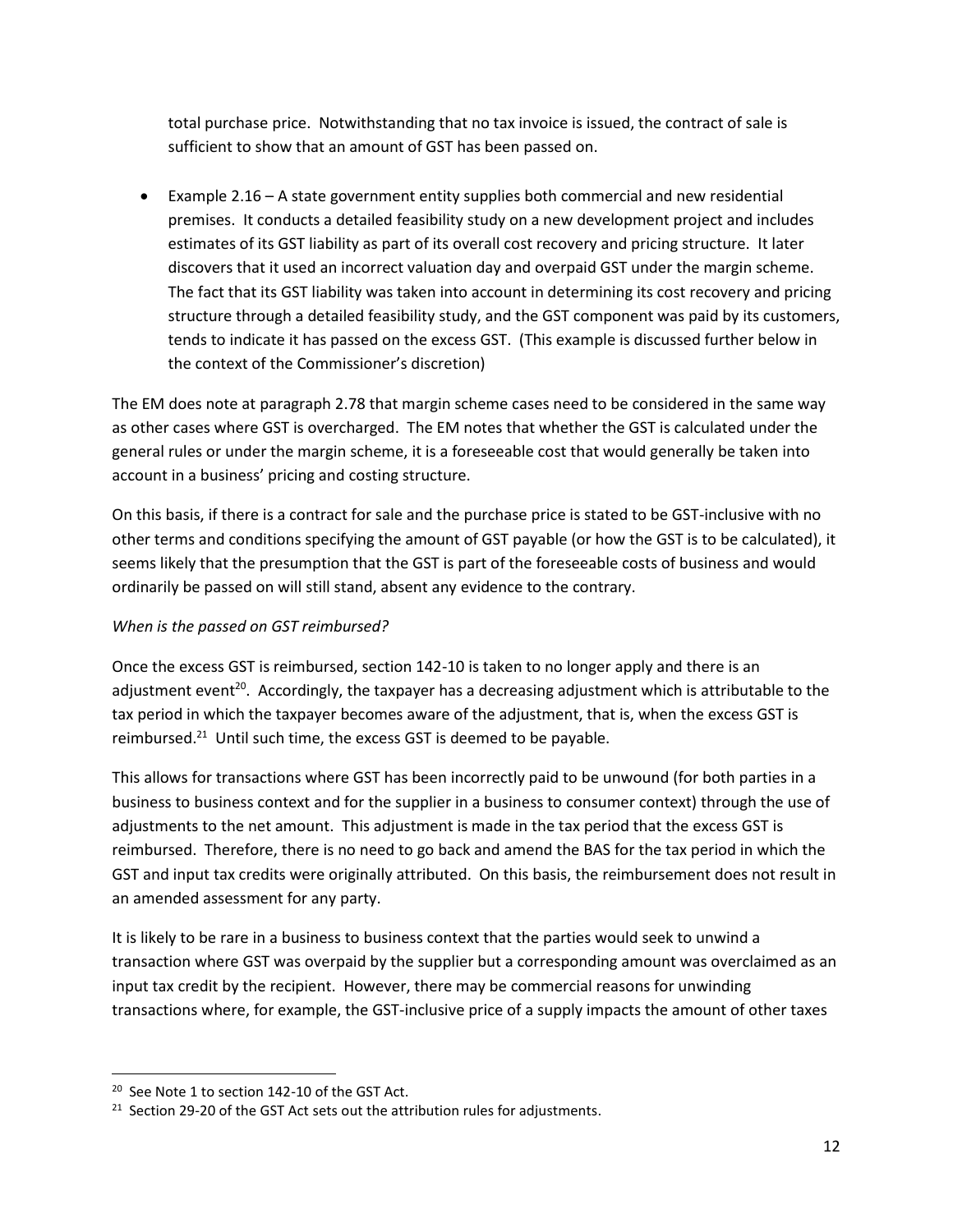payable such as stamp duty. The ability to do this is administratively easier under Division 142 than under the previous regime.

In the previous regime, the unwinding of business to business transactions was generally not warranted as the Commissioner did not ordinarily exercise his discretion to pay a refund where the recipient of a supply incorrectly treated as taxable to any extent was registered or required to be registered for GST. This is on the basis that, as stated by the EM to TLAB 2008:

"...in the case of business to business transactions, the Commissioner is not required to refund *overpaid GST because the purchasing business is potentially entitled to input tax credits to offset the GST included in the price of its acquisition."<sup>22</sup>*

In the limited circumstances where the Commissioner did exercise his discretion to pay a refund, or the supplier reimbursed the recipient for the GST incorrectly paid, the Commissioner generally sought to recover the overclaimed input tax credits from the recipient to prevent any windfall gain to the recipient.<sup>23</sup>

The term "reimburse" is not a defined term in the GST Act, and therefore takes its ordinary meaning. The Macquarie Dictionary defines the word "reimburse" to mean *"to make repayment for expense or loss incurred…to pay back; refund; repay."*

In *MTAA Superannuation Fund (RG Casey Building) Property Pty Ltd* v *Commissioner of Taxation* [2011] AATA ('*MTAA'),* the Tribunal stated at [60] that "reimbursement requires payment not an agreement to pay." Therefore, it found that an undertaking by the supplier to make a payment to the recipient did not constitute reimbursement.

The examples in the EM to TLAB 2014 also indicate that actual repayment of an amount corresponding to all or part of the excess GST is required. $24$ 

In an ATO Interpretative Decision ATO 2013/56 concerning the previous refund regime, the Commissioner considered that an amount of overpaid GST had not been reimbursed when a supplier merely made a journal entry in its accounts, unless the journal entry offset a pre-existing liability owed by the recipient to the supplier. The Commissioner stated that a journal entry in the supplier's accounts acknowledging a debt owed to the recipient is at best a promise to pay – it does not mean that the supplier has actually repaid the overpaid GST.

Can reimbursement of overpaid GST be made by means other than through the payment of money? For example, would a payment in-kind be sufficient? Consider a situation where a retailer issues a face value voucher to customers who have overpaid GST on a product. Here the customers receive a right to

<sup>&</sup>lt;sup>22</sup> Paragraph 2.3 of the EM.

<sup>&</sup>lt;sup>23</sup> See Practice Statement Law Administration (General Administration) PS LA 2013/3 (GA): Treatment of input tax credits claimed by a recipient of a non taxable supply where the Commissioner has the discretion to give a refund of the overpaid GST to the supplier due to the operation of section 105-65 of Schedule 1 to the *Taxation Administration Act 1953*, at paragraphs 8 to 9

 $24$  See examples 2.7, 2.8 and 2.9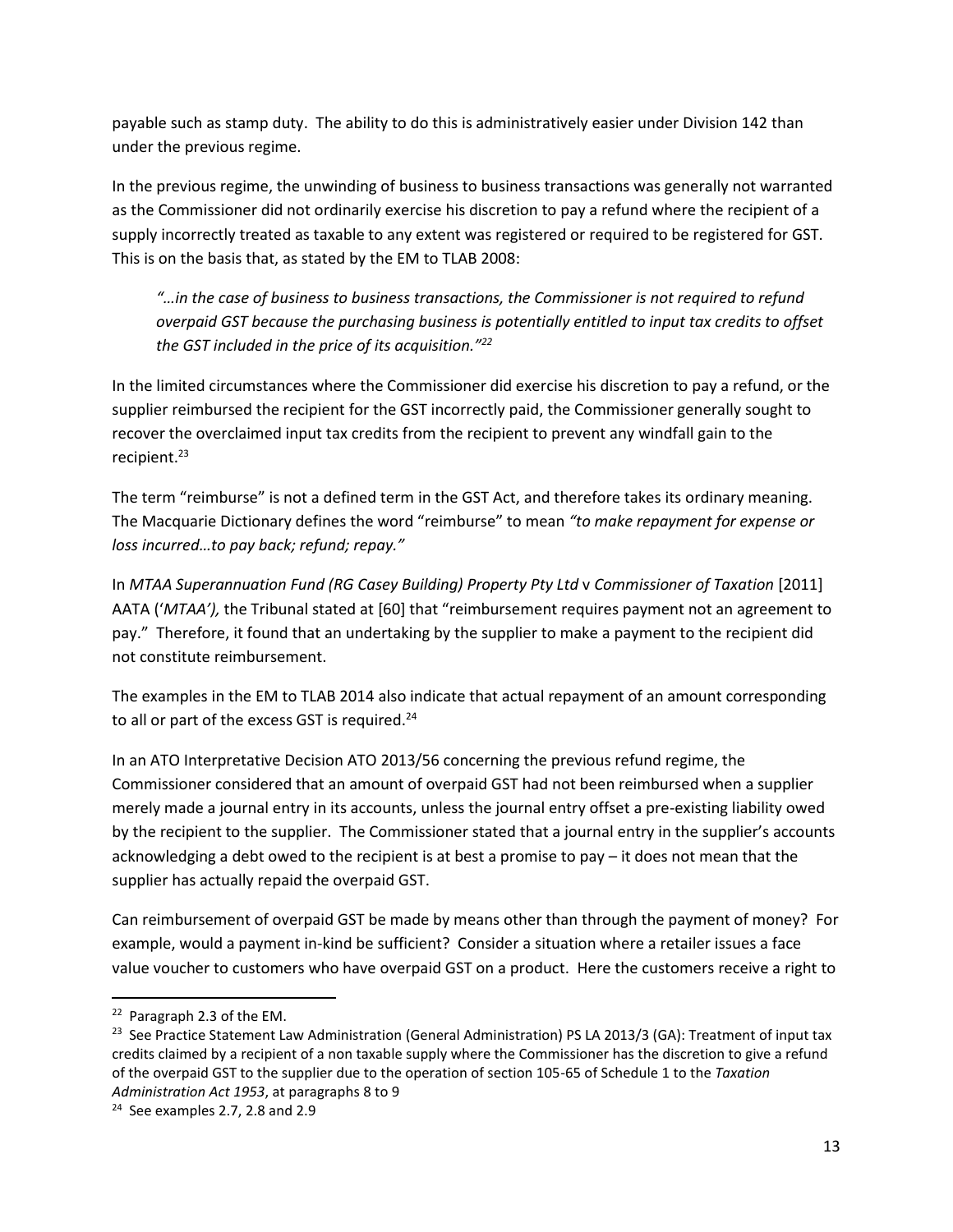goods or services equal to the value of the GST overpaid, which on a spectrum is more than (in the words of the Tribunal in *MTAA)* an "agreement to pay" but perhaps falls short of actual payment.

In this regard, and on the basis that payment in-kind is acceptable, it would seem that it is not until the voucher is physically redeemed for goods or services by the customer that the excess GST will be taken to have been reimbursed.<sup>25</sup>

Example 2.9 in the EM to TLAB 2014 suggests that where excess GST has only been partially reimbursed, the Commissioner will treat section 142-10 as continuing to deem the difference between the excess GST and what has been reimbursed as having always been payable and on a taxable supply. (This practical approach appears to be read into the law as it is not evident on the face of the provision)

Thus, continuing with the example discussed above, if a taxpayer issues a face value voucher equal to the excess GST and this is only partially redeemed by a customer, section 142-10 would likely apply to the difference between the excess GST and the amount that has actually been redeemed or reimbursed.

# **When section 142-10 does not apply**

# *Claiming input tax credits*

The deeming provision in section 142-10 has the effect that where the excess GST has been passed on to another entity that is registered or required to be registered for GST, the other entity's entitlement to input tax credits is not affected. This is on the basis that the excess GST is deemed to have been correctly payable on a taxable supply.

Although section 142-10 deems the excess GST to have always been payable and on a taxable supply, it does not deem a transaction to be a taxable supply for the purposes of determining whether the taxpayer has made an acquisition for a creditable purpose under subsection 11-15(2) of the GST Act. Therefore, where a supplier has incorrectly treated an input taxed supply as taxable and passed on the excess GST, the deeming provisions in section 142-10 do not extend to allow a supplier to treat its supply as taxable and claim input tax credits for related business inputs.<sup>26</sup>

Further, subsection 142-15(5) ensures that the deeming provisions do not apply for the purposes of applying a taxation law to the recipient where the recipient knows, or could reasonably be expected to have known, that the taxpayer has not paid the excess GST to the Commissioner. This is effectively an anti-avoidance provision. As the EM to TLAB 2014 states at paragraph 2.65, these provisions:

*"…guard against the potential for parties to contrive arrangements that may enable additional input tax credits to be claimed where there would otherwise be no entitlement. For instance, where the corresponding GST is not paid to the Commissioner. This is achieved as the provisions do* 

<sup>&</sup>lt;sup>25</sup> If a face value voucher is supplied for no consideration (e.g. a give-away), there should be no GST payable on redemption of the voucher. Refer to GST Ruling GSTR 2003/5 *Goods and Services Tax: Vouchers* at paragraph 58. <sup>26</sup> Refer to subsection 142-15(4)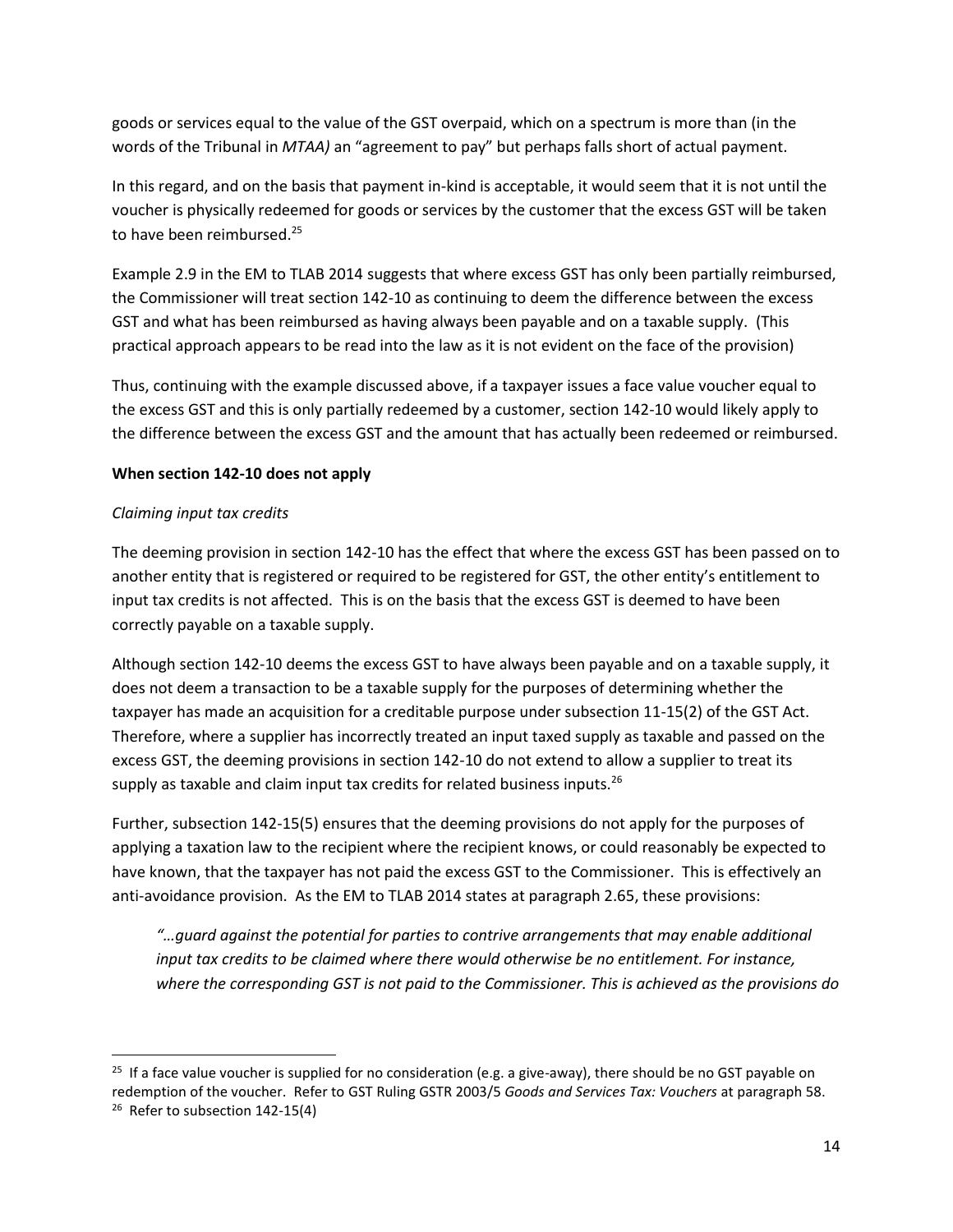*not apply where the other entity knows or could reasonably be expected to have known that the supplier has not paid the excess GST to the Commissioner."*

# *If there never was a supply*

Pursuant to subsection 142-15(3), section 142-10 is treated as never having applied to the extent that a taxpayer treated the excess GST as payable on a supply where there was in fact no supply and the other entity is reimbursed for the passed on GST.

The note to subsection 142-15(3) states that if a taxpayer reimburses the passed on GST, an equivalent amount will be refunded as described in section 155-75 in Schedule 1 to the TAA, that is, applied to the taxpayer's running balance account.

Therefore, unlike reimbursements that fall within section 142-10, an adjustment event does not arise. This is due to the fact that an adjustment event attaches to a supply or acquisition and as there can be no supplies or acquisitions when subsection 142-15(3) applies, there is no adjustment event. While not dealt with in the legislation, presumably in these circumstances if a recipient is reimbursed by the taxpayer but has claimed input tax credits equal to the amount reimbursed, the Commissioner may amend the recipient's assessment for the affected tax period(s).

# **Commissioner's discretion and windfall gain**

Subsection 142-15(1) gives the Commissioner a discretion to treat section 142-10 as never having applied and thus to refund excess GST even if the GST has been passed on and has not been reimbursed to the other entity. The discretion arises to the extent the Commissioner is satisfied that applying section 142-10 would be inconsistent with the principle that "excess GST is not to be refunded if this would give an entity a windfall gain"<sup>27</sup>. The discretion can only be exercised upon the request of the taxpayer in the approved form.<sup>28</sup>

The EM to TLAB 2014 explains at paragraph 2.55:

*"The discretion should only be exercised where the Commissioner is satisfied that a refund of the excess GST would not provide an entity with a windfall gain."*

The provisions speak of a windfall gain to "an entity" and not just the supplier. Accordingly, in considering whether or not to exercise his discretion to refund excess GST, the Commissioner will have regard to whether the recipient of the supply stands to make a windfall gain. As noted by the EM to TLAB 2014 at paragraph 2.56:

*"Ordinarily, where GST has been passed on by a supplier to a recipient, a refund to the supplier would result in the supplier having a windfall gain. Although less common, there could also be cases where a refund could lead to a windfall gain for another entity — for example, a recipient* 

 $27$  Paragraph 142-15(1)(a) of the GST Act

 $28$  Paragraph 142-15(1)(b) of the GST Act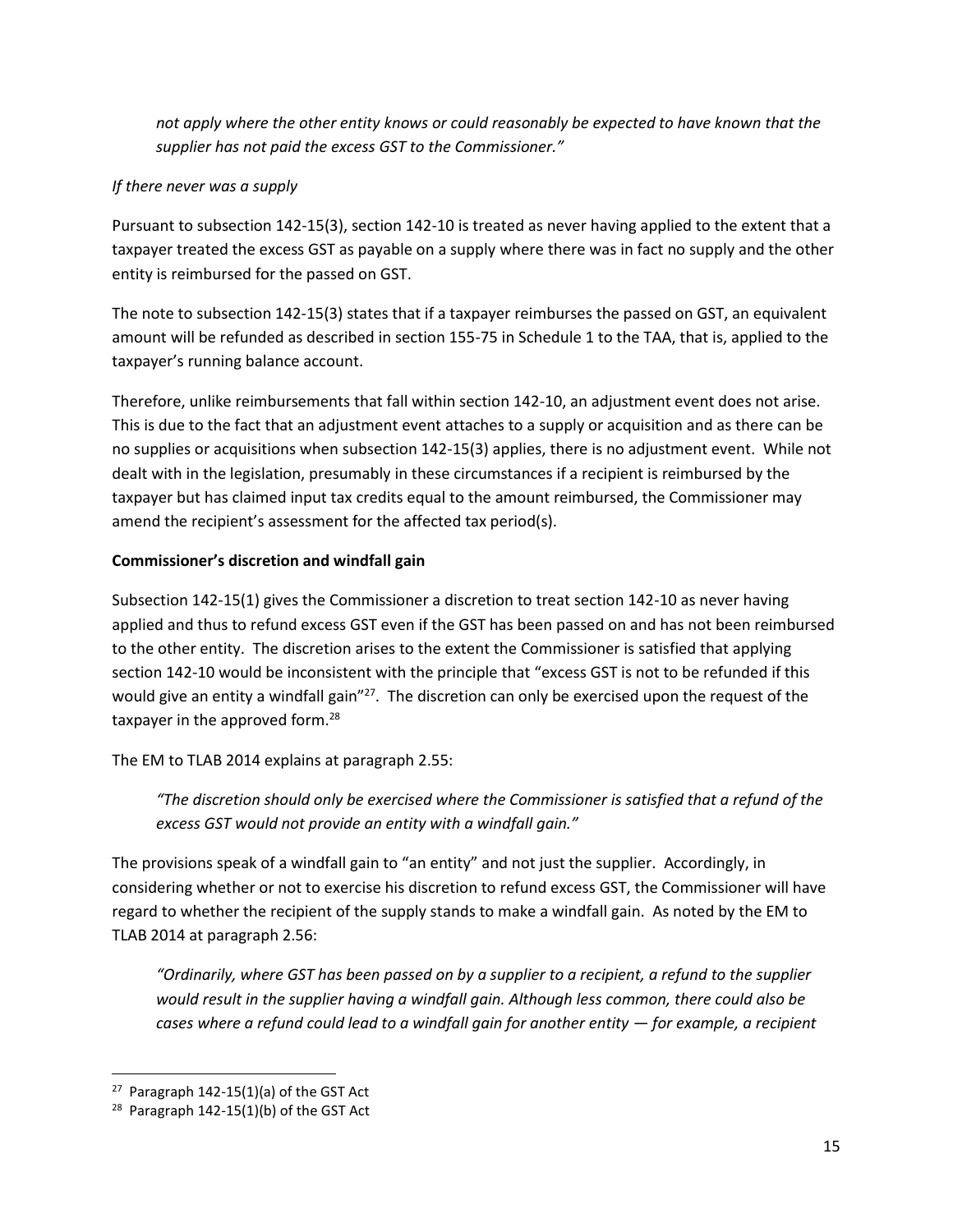*that has claimed input tax credits is effectively compensated for the GST they overpaid, and for whatever reason is able to retain the input tax credits they claimed."*

The prospect of a windfall gain to the recipient was considered by the Tribunal in *Luxottica Retail Australia Pty Limited v Commissioner of Taxation* [2010] AATA 22 ("*Luxottica")*). In Luxottica the parties agreed a contract price for a supply but the GST had been mistakenly overcharged. The circumstances are such that Division 142 would apply. The question that arises, however, is whether in these circumstances the Commissioner's limited discretion under Division 142 would operate in the same way as the Commissioner's residual discretion under section 105-65.

In *Luxottica*, the Tribunal considered it appropriate to exercise the residual discretion to pay a refund to the supplier even though unregistered customers had not been reimbursed. The case concerned the application of promotional discounts to the sale of spectacles where the lenses were GST-free and the frames were taxable. In deciding to exercise the residual discretion, the Tribunal stated at [58] and [60]:

*"The reason for this is quite straightforward. A reimbursement to the customer would, of course, have the effect of reducing the selling price…The customer would walk away from the transaction having paid, in net terms, less than he or she contracted with the Applicant to pay…*

*…*

*On the Commissioner's approach in this case, the windfall gain would flow to the undeserving customer. That is not the right outcome."*

The Tribunal did not directly address whether the supplier would receive a windfall gain if the Commissioner's residual discretion were exercised. It may well be that under Division 142 the fact that "an entity" (that is, the customer) stands to receive a windfall gain would be sufficient for the Commissioner to deny a refund.

Regardless of what the outcome may be under Division 142, it is clear that the question of whether there has been a windfall gain remains key to the exercise of the Commissioner's discretion.

As noted above, the concept of "windfall gain" has been discussed in various cases dealing with section 105-65, including *MTAA*. In MTAA, the taxpayer contended that GST was overpaid on rental charges because it was paid in respect of an agreement that was GST-free under the GST transitional rules. The recipient of the taxpayer's supply was registered for GST and the Tribunal accepted that the recipient can be expected to have enjoyed the benefits of input tax credits. In considering the Commissioner's discretion, the Tribunal stated at [65]:

*"…A practical business approach to administration of the GST laws is not consistent with allowing windfall gains. And to the extent that community standards and expectations have a role to play, those standards and expectations would require denial of windfall gains for two large organisations that do not bear the cost of the overpaid amount."*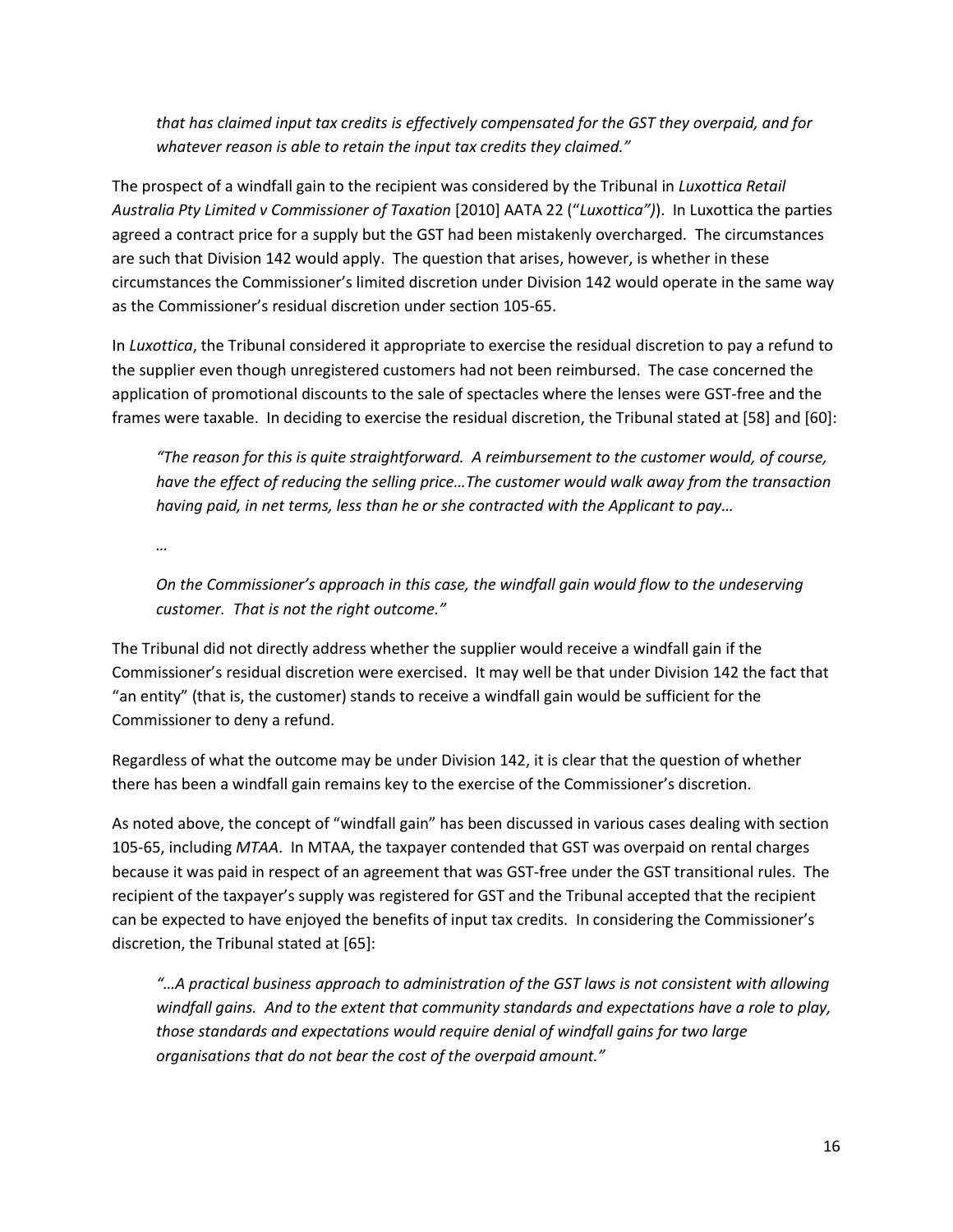It is likely that, similar to the previous refund regime, in a business to business context, the Commissioner will not exercise his discretion to pay a refund under Division 142 unless denying the refund would result in "unintended consequences"<sup>29</sup>.

## *Exercising the discretion – examples in the EM*

The EM to TLAB 2014 provides examples of more unusual cases where the Commissioner is likely to exercise his discretion to pay a refund.

# *Example 2.12 – wrong entity*

Example 2.12 involves two registered entities, Lintoned and Benwell, which sell their respective 50 per cent interest in a commercial property as tenants in common, for \$50,000 plus \$5,000 GST each, to Neville Co, a registered purchaser. Neville Co claims a total of \$10,000 input tax credits in relation to the transactions. The Commissioner subsequently determines that Lintoned and Benwell are operating as a tax law partnership, which is a separate entity for GST purposes. The partnership is assessed for, and pays, \$10,000 GST. As stated in the EM:

*"Entities Lintoned and Benwell have each overpaid GST of \$5,000 and they have each passed on that excess GST to Neville Co. However, in effect, Lintoned and Benwell have remitted the passedon GST twice, once through remitting the GST in their own names, and once through remitting it in the name of the tax law partnership.* 

*In these circumstances it is appropriate for the Commissioner to exercise the discretion where the Commissioner is satisfied that the refund of excess GST to Lintoned and Benwell will not result in a windfall gain for either entity."*

Assume in this example that the tax law partnership was later found to have overpaid GST in respect of the transaction. Division 142 would presumably apply as the excess GST had not been passed on by the tax law partnership. Rather, it was the GST charged by Lintoned and Benwell that had been passed on and paid by Neville Co.

#### *Examples 2.18 and 2.16 – margin scheme*

Example 2.18 in the EM to TLAB 2014 provides another scenario where the Commissioner considers it would be inappropriate to prevent refunds. Specifically:

*"Developer AB carries out multi-staged residential developments supplying new residential housing in sub-divisions. It acquires land from another entity under the margin scheme and, as part of its detailed budget for a new project, considers the pricing structure for the supply of new houses on that land. AB estimates that the GST component under the margin scheme would be \$11,000 on each of the residences.* 

<sup>&</sup>lt;sup>29</sup> See the EM to TLAB 2014 at paragraph 2.58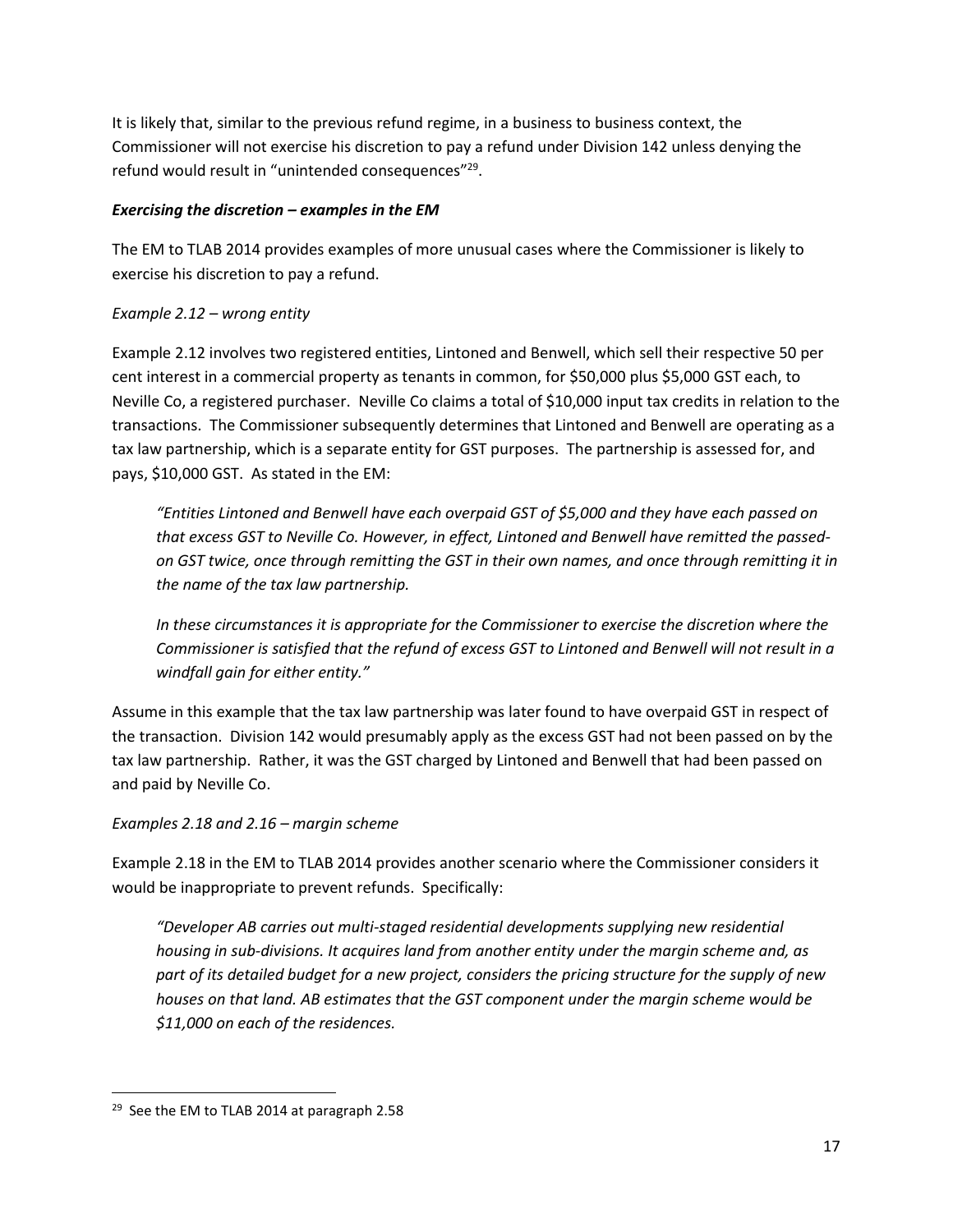*AB builds and sells the residences to unregistered individuals who acquire the property solely for private purposes. AB then remits GST calculated under the margin scheme.* 

*Due to an audit by the Commissioner, AB is required to change the basis on which the costs of its original purchase of the land are allocated between sales of completed sub-divisions (the margin scheme cost base is changed). This has the effect that AB has underpaid its GST liability on the sale of some residences and overpaid GST on other sales.*

…The total amount of GST payable on the whole development has not changed — it is the total *sales prices less the total margin scheme cost base — but the amount of GST payable on individual sales and, in turn, the timing of when the GST is payable may change — more GST may be payable in one tax period and less in another.* 

*…*

*Having regard to the facts and circumstances of Developer AB's situation, and given that there are corresponding overpayments and underpayments arising from the change to the margin scheme cost base, the Commissioner considers that it would be inappropriate to prevent refunds of GST in those tax periods where the GST liability was overpaid because such refunds would not result in a windfall gain to any entity. AB needs to remit the additional GST liability in tax periods where more GST was payable."*

Therefore, considering the sales in totality (rather than on a transaction by transaction basis), there is no windfall gain to AB as the overall GST payable has not changed. Certainly, it would seem inequitable for the Commissioner to require payment of any underpaid GST but not allow a refund of the overpaid GST.

It is interesting to contrast this example with another margin scheme example provided in the EM to TLAB 2014. Example 2.16 mentioned above was provided to demonstrate how the GST may have been passed on where the estimated liability is factored into a detailed feasibility study. In this example, State Co owned the land before 1 July 2000 and, in calculating its likely GST liability under the margin scheme, used a valuation day of 1 July 2000. State Co later discovers that it was entitled to make a valuation as at the day of the taxable supply (a higher valuation figure). Therefore, State Co's margin on each sale is lower and it has overpaid GST. In this example, State Co was regarded as having passed on the GST but there was no discussion as to whether or not the Commissioner would exercise his discretion.

Unlike example 2.18, looking at the totality of the transactions, State Co has overpaid GST on all sales. There are no offsetting underpayments. State Co would obtain a windfall gain as the GST has been passed on in the price of its supplies and the recipients have not been reimbursed.

Are there, however, any "unintended consequences" that would arise if the Commissioner did not exercise his discretion to pay a refund? In this regard, it is worth remembering that although the GST has been passed on, a recipient is not entitled to an input tax credit for any GST paid under the margin scheme. The recipient agrees to pay the price specified in the contract for sale and is not concerned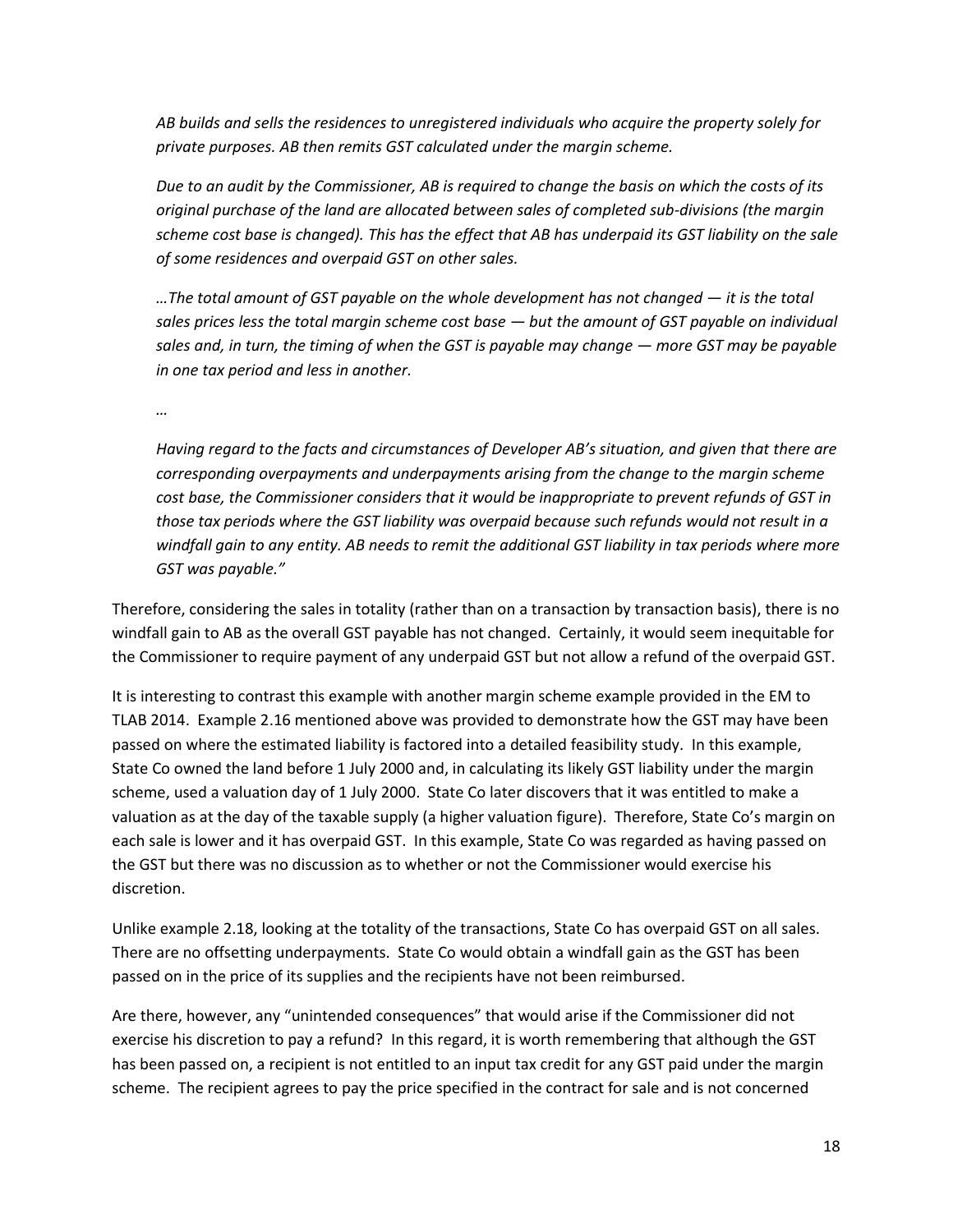with how GST under the margin scheme may be calculated, nor indeed with any errors in the calculation. Therefore, it would be the underserving recipient that would receive a windfall if it were reimbursed for the excess GST. This point has echoes of *Luxottica*, which as discussed above. A further point to note is that the GST Act specifically allows State Co to use a later, higher valuation and to therefore reduce its GST liability. However, given that miscalculations are now clearly intended to be covered by Division 142, this of itself is unlikely to be seen as an "unintended consequence".

## *Example 2.13 – retail sales*

Example 2.13 involves Supermarket A which introduces a new product which it incorrectly treats as taxable. GST is included in the price from the outset. The product is marketed by other supermarkets that correctly classify the product as GST-free and charge a lower price. When Supermarket A discovers its error, it stops including GST in the price and lowers its price to match other supermarkets. Supermarket A does not consider it to be cost-effective to locate and reimburse affected customers for the overcharged GST. Supermarket A requests the Commissioner to exercise his discretion on the grounds that it was disadvantaged in the market place by an error, resulting in lost sales and profitability. The Commissioner decides not to exercise his discretion as a windfall gain would result if Supermarket A were paid a refund.

Assume Supermarket A agreed to discount the price of the product for a certain period of time so that customers at large (including those that were overcharged previously) "saved" an amount equal to the GST that had been overcharged on the product. Alternatively, Supermarket A may give away re-useable shopping bags to customers equal to the value of the GST overcharged. Could this be one of the more unusual cases warranting the exercise of the Commissioner's discretion given that from a monetary perspective, Supermarket A would not have a windfall gain and affected customers are indirectly "reimbursed" for the GST overcharged?

# **Cancelled supplies**

Section 142-25, or the "*Qantas* amendment"<sup>30</sup>, ensures that where there is an adjustment event as a result of a supply being cancelled, any decreasing adjustment the supplier has (and any corresponding increasing adjustment the recipient may have) is reduced to the extent that GST has been passed on to the recipient but has not been reimbursed.

This provision is directed at ensuring suppliers do not receive a windfall gain. As noted at paragraph 2.62 of the EM to TLAB 2014:

*"Having regard to the decision in Qantas, in many cases there is still a supply where money is paid for goods and services that are ultimately not provided. However, there might be cases where money is paid with a mere expectation of a future supply, which does not eventuate. If this is the case, there could be a decreasing adjustment even if there is no reimbursement of the* 

<sup>30</sup> This refers to the High Court case, *Commissioner of Taxation* v *Qantas Airways Ltd* [2012] HCA 41, where the majority found that GST is payable by Qantas when a customer books and pays for domestic air travel but does not turn up for the flight and forfeits the fare.